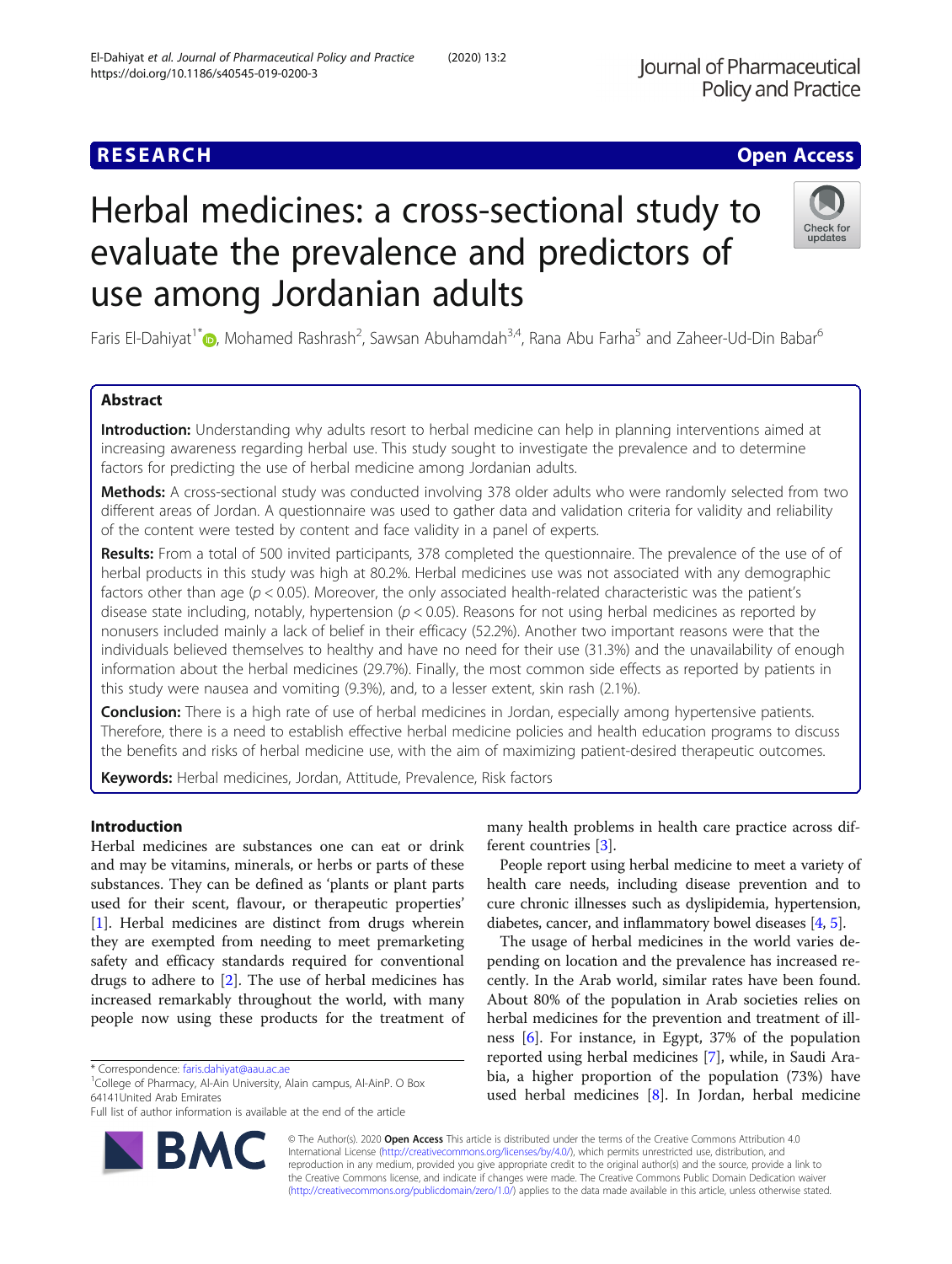has maintained popularity as a result of historical, cultural, and psychosocial factors [\[9](#page-8-0)]. The most common reasons for using traditional herbal medicine are that it is inexpensive, more closely corresponds with the patient's beliefs, avoids concerns about the adverse effects of chemical (synthetic) medicines, satisfies a need for more personalised health care, and allows for a greater public approach to health information [\[10](#page-8-0)].

It is hypothesised that as the use of herbal medicine increases among Jordanian adult populations so too do the occurrence of adverse effects and herbal drug interactions. Knowledge of the predictors of herbal use may help health care providers to identify patients at high risk who would be candidates for receiving additional guidance on the safe use of herbal medicines  $[11]$  $[11]$ . Such could further provide pathways for facilitating positive social changes by developing stricter governmental policies to ensure consumer safety and promote highquality products and by driving the development of public awareness interventions about herbal use and related health risks.

The present study aimed to examine the prevalence and to identify factors predicting the use of herbal medicine among adults in Jordan. Understanding why adults resort to herbal medicine can help with planning interventions to increase awareness about herbal use. Such could also shed light on the importance of setting frameworks to regulate the entry into, distribution, and use of herbal medicine in the Jordanian market.

## **Methods**

## Study design, subjects, and setting

This was a cross-sectional study that was carried out in Jordan. Data collection period was from 10 March to 19 April 2017. During the study period, 500 Jordanian individuals were invited to participate in this study and to fill out an anonymous questionnaire designed to evaluate the nature of their herbal medicine use and to identify factors predicting their use of herbal medicine. Participants were Universities students and their family members. Universities staff and their family. The students were approached while participating in different classes. The study objectives were explained to them and they were informed that the study was to assess the knowledge and beliefs about the use of herbal medicine in Jordan.

#### Questionnaire deployment and data collection

Data collection was carried out using self-administered questionnaires that were developed by the researchers based on questions extracted from previous studies [\[12,](#page-8-0) [13](#page-8-0)].

Content validity and face validity of the items questionnaire was evaluated in a panel of experts. Qualitative face validity was evaluated by asking the opinion of

experts including a sample of the target group and 5 faculty members, assessed the questionnaire for appropriateness, complexity, attractiveness and relevance for the items. The items were edited and reworded based on their statements. Content validity was also evaluated by qualitative and quantitative methods. In the qualitative phase, we invited two expert panel to evaluate and discuss the essentiality of the questionnaire items, its wording and scaling, and its relevance. In quantitative method, content validity ratio (CVR) and content validity index (CVI) were tested for each item. If CVR was greater than the criterion of the Lawshe's table [\[14\]](#page-8-0) for each item, the item was weighed as essential; if not, it was omitted. According to the Lawshe table [\[14](#page-8-0)], an acceptable CVR value for 5 experts is 0.99.

The questionnaire was divided into four sections. The first section dealt with respondents' acquisition, recommendations, and trust of currently available information on herbal medicines. The second part inquired about respondents' attitudes towards herbal medicines The third part requested the health-related characteristics of study participants. The final section characterised the respondents' demographics. The methods for response were organised differently, including using single-answer, multiple-answer (participants were allowed to choose more than one answer), and four-point Likert scale (i.e.,  $1 =$  strongly disagree,  $2 =$  disagree,  $3 =$  agree, and  $4 =$ strongly agree) schemes.

## Ethical considerations

This study was conducted following the guidelines outlined in the World Medical Association's Declaration of Helsinki [\[15](#page-8-0)]. Ethical approval for conducting this study was obtained from the Institutional Review Board Committee at Applied Science Private University.

The participation of members of the Jordanian public was strictly voluntary. Informed consent of the participants was obtained prior to study inclusion and no personal data of the participants are reported. The anonymity of respondents was preserved in the study, as the names of participants were not included.

## Sample-size calculation and sampling technique

A sample size calculation was performed using the following formula:

$$
n=P\times(100\text{--}P)\times z^2/d^2
$$

Where P is the anticipated prevalence of students' knowledge, d is the desired precision, and z is the appropriate value from the normal distribution for the desired confidence.

Using a 95% confidence level (CI), 10% precision level, and 50% anticipated prevalence of inappropriate knowledge,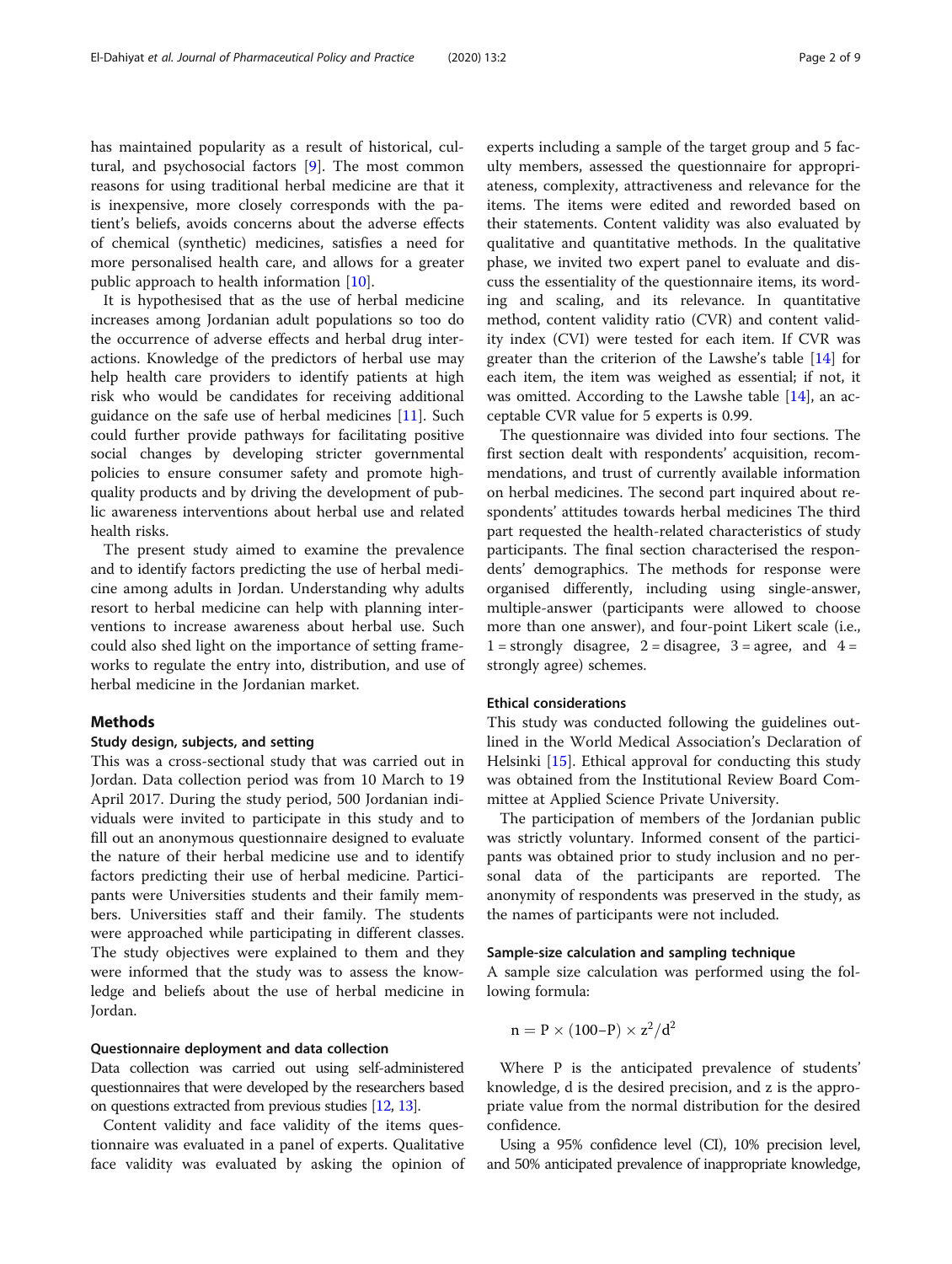a minimum sample size of 96 people was considered as accurately representative for the purpose of this study. In this study, we tried to approach 500 subjects to increase the generalizability of the study. A convenience sampling technique was employed to approach students based on their accessibility and proximity to the researcher.

## Statistical analysis

All data were entered and analysed using SPSS© version 22 (IBM Corp., Armonk, NY, USA). Categorical variables were expressed as frequencies and percentages, while continuous variables were presented as means ± standard deviations (SDs). The chi-squared test was used to evaluate demographic and health-related characteristics associated with herbal medicines.

Multiple logistic regression analysis was used to identify attitude-related factors that best predicted the use of herbal medicines in the study population, using odds ratio (OR) values as a measure of association. A p-value of less than 0.05 was considered to be statistically significant.

## Results

The first draft of the questionnaire was formed through a grounded theory study and extensive literature review. The questionnaire was divided into four sections. The first section dealt with respondents' acquisition, recommendations, and trust of currently available information on herbal medicines. The second part inquired about respondents' attitudes towards herbal medicines. The third part requested the health-related characteristics of study participants. The final section characterised the respondents' demographics.

In qualitative face validity, by consideration of the expert panel, four items were deleted due to content overlap. One item was also omitted due to complexity. In qualitative content validity, we changed two items according to the experts' recommendations. In the quantitative stage, CVR of all the items was between 0.99, except for 4-items that had a CVR < 0.62 and therefore were deleted.

The CVI for each item scale was the proportion of experts who rated an item as 3 or 4 on a 4-point scale [[16\]](#page-8-0). Clarity, simplicity, and relevancy of each item were scored in a four-point Likert scale (from 1: not relevant, not simple, and not clear to 4: very relevant, very simple, and very clear). Items with scores less than 0.7 were omitted. CVI of other items were between 0.8–1.

Construct validity of this questionnaire was evaluated by 378 respondents with mean age of  $26.7 \pm 5.60$  years. Detailed demographic data of the study participants are as shown in Table [1](#page-3-0). A total of 378 respondents responded to the questionnaire and the majority of them reported using herbal medicine (80.8%). The main reason for the nonparticipation of the remaining students ( $n = 122$ ) was a lack of interest in the subject of the study. About two-thirds of respondents were female (69.6%). The majority had either bachelor or college degrees of education (62.9%) and had an annual income of less than 1000 (68.3%).

Table [2](#page-4-0) shows responses pertaining to health-related characteristics and the use of herbal medicines. More than three-quarters of the study sample admitted using herbal medicines. The majority of participants rated their health as either excellent or very good (71.4%) but no significant association between the provided health rating and the usage of herbal medicines was observed. About 80% of the study population did not report the presence of any chronic disease, and there was no association between the presence of chronic illness and the use of herbal medicine found. The most prevalent chronic diseases among the study subjects were hypertension followed by diabetes (9.5 and 5.6%, respectively), and there was a statistically significant association between the type of chronic illness and the admitted use of herbal medicines. More than half of the respondents were somewhat unfamiliar with herbal medicines (52.6%). Among those who used herbs, about one-third were using them only during certain seasons, and approximately half of them reported used herbal remedies followed by vitamins and minerals, respectively (48.9 and 21.7%). The main reasons for using the products were to treat disease and maintain health (44.8%). Approximately 22% of consumers experienced side effects from using herbal medicines including, most commonly, vomiting and nausea (9.3%).

Table [3](#page-5-0) indicates that the majority of consumers obtained herbal medicines from herbalists followed by from a pharmacy (37.8 and 23.0%, respectively). Herbal medicine use was mainly recommended by family and friends (39.7%) followed by pharmacists (17.7%) and mass media (12.4%). Pharmacists and medical doctors were the individuals most trusted to provide accurate information on herbal medicines (24.6 and 23.3%, correspondingly).

Reported attitudes towards herbal medicines, as presented in Table [4](#page-6-0), revealed that the majority of respondents agreed with six statements and disagreed with two statements. The reported disagreements were with the statements if a herbal medicines is for sale to the public, I am confident that it is safe and herbal medicines are better for me than conventional medicines. The strongest agreement was with the statement herbal medicines can maintain and promote health followed by that the respondents desired to know more about the safety and efficacy of herbal medicines and about the possibility of the use of herbal medicines to treat illnesses (83.3, 79.6, and 77.8%, respectively).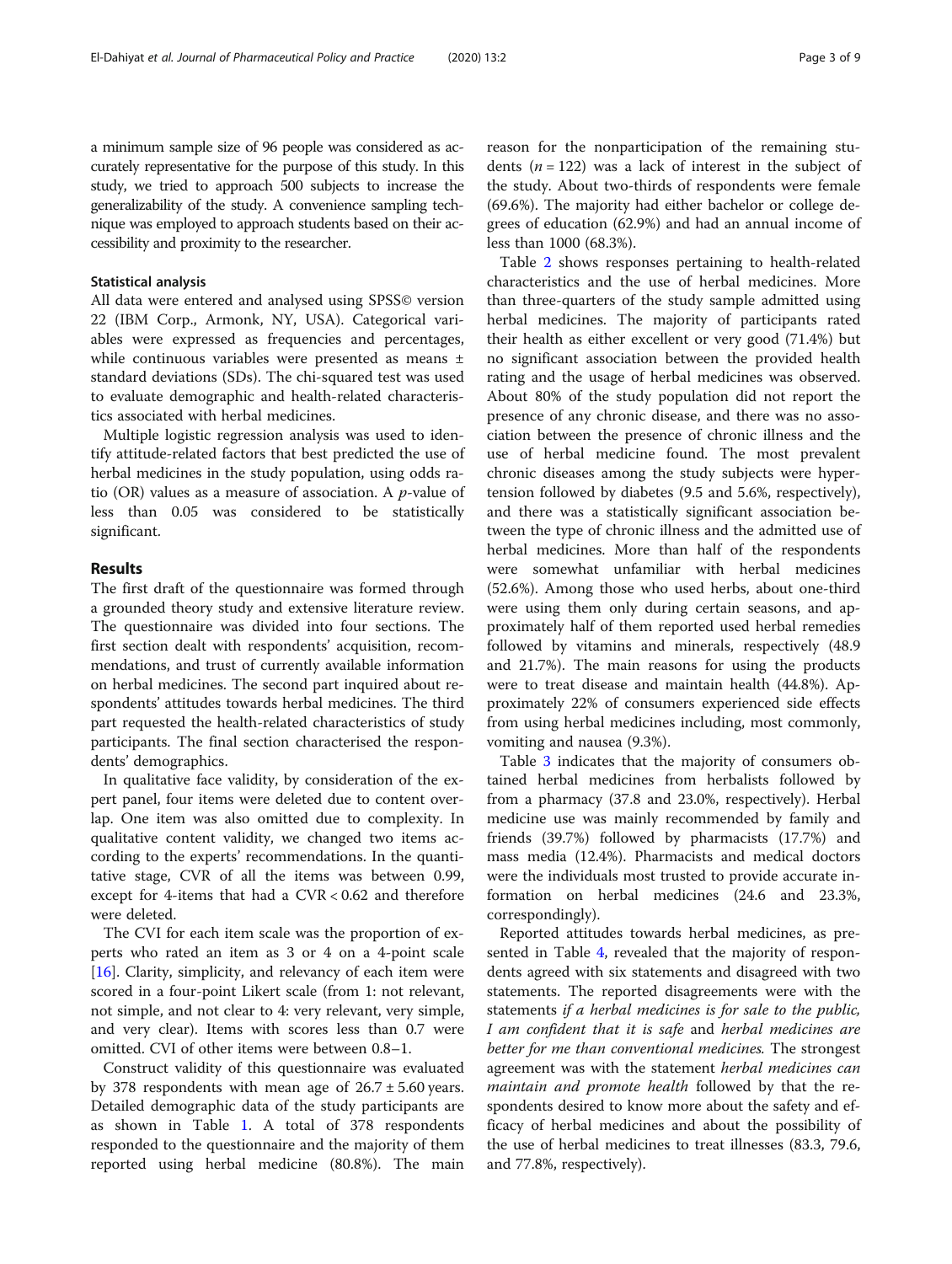| Characteristic         | Total N(%) | Used Herbal Products n(%) | Chi square P-value |
|------------------------|------------|---------------------------|--------------------|
| Gender                 |            |                           |                    |
| Male                   | 115 (30.4) | 87 (85.6)                 | > 0.05             |
| Female                 | 263 (69.6) | 216 (82.1)                |                    |
| Age*                   |            |                           |                    |
| $15 - 25$              | 187 (49.5) | 148 (79.6)                | $< 0.05$           |
| $26 - 35$              | 69 (18.3)  | 49 (72.1)                 |                    |
| $36 - 45$              | 54 (14.3)  | 47 (87.0)                 |                    |
| $46 - 55$              | 44 (11.6)  | 41 (93.1)                 |                    |
| $>55$                  | 23(6.1)    | 18 (78.3)                 |                    |
| Marital Status         |            |                           |                    |
| Single                 | 200(52.9)  | 157 (79.3)                | > 0.05             |
| Married                | 169 (44.7) | 139 (82.2)                |                    |
| Divorced               | 8(2.1)     | 6(75.0)                   |                    |
| Education              |            |                           |                    |
| Uneducated             | 27(7.1)    | 25 (92.6)                 | > 0.05             |
| Post Graduate          | 45 (11.9)  | 34 (75.6)                 |                    |
| <b>Bachelor Degree</b> | 157 (41.5) | 126 (80.8)                |                    |
| College                | 81 (21.4)  | 62 (76.5)                 |                    |
| High school            | 65 (17.2)  | 54 (84.4)                 |                    |
| Occupation             |            |                           |                    |
| Unemployed             | 52 (13.8)  | 38 (74.5)                 | > 0.05             |
| Professional           | 104 (27.5) | 84 (81.6)                 |                    |
| Student                | 134 (35.4) | 105 (78.4)                |                    |
| Housewife              | 53 (14.0)  | 46 (86.8)                 |                    |
| Retired                | 29 (7.7)   | 25 (86.2)                 |                    |
| Residence              |            |                           |                    |
| Amman                  | 147 (38.9) | 117 (79.6)                | > 0.05             |
| Zarqaa                 | 158 (41.8) | 129 (82.7)                |                    |
| Others                 | 73 (19.3)  | 56 (86.7)                 |                    |
| Income                 |            |                           |                    |
| 500 JD#                | 178 (47.1) | 142 (80.7)                | > 0.05             |
| 500-1000 JD            | 148 (39.2) | 123 (83.1)                |                    |
| $>1000$ JD             | 30 (7.9)   | 24 (80.0)                 |                    |

<span id="page-3-0"></span>

|             | Table 1 Characteristics of study participants, the association between the use of herbal medicines and respondents' characteristics |  |  |  |  |
|-------------|-------------------------------------------------------------------------------------------------------------------------------------|--|--|--|--|
| $(n = 378)$ |                                                                                                                                     |  |  |  |  |

#1 JD = 1.4 USD

\*P-value is  $\leq 0.05$ 

Multivariate logistic regression analysis outcomes comparing who agreed and disagreed about certain statements regarding herbal medicine use are shown in Table [5.](#page-6-0) The highest odds were found among people who agreed about the use of herbs to maintain health

(OR: 3.9, 95% CI: 0.12–0.57), while the least significant odds were found among those who agreed with the statement a lot of the health claims made by the manufacturers of herbal medicines are unproven (OR: 0.515, 95% CI: 1.05–3.60). Other significant predictors were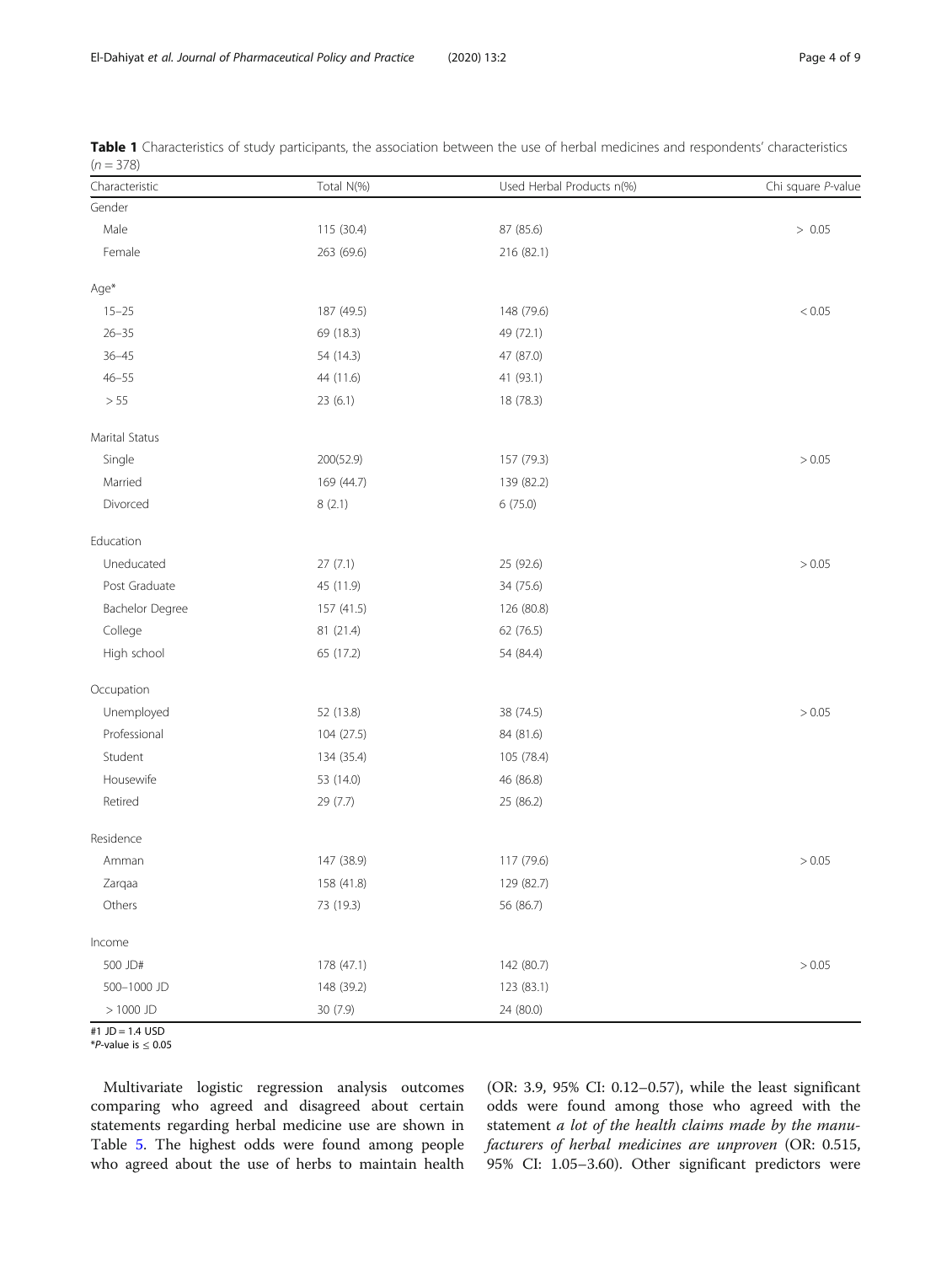| Characteristic                                           | N (%)      | Users n(%) | Chi Square p value |
|----------------------------------------------------------|------------|------------|--------------------|
| Personal Health                                          |            |            | > 0.05             |
| Excellent                                                | 116 (30.7) | 91 (78.4)  |                    |
| Very good                                                | 154 (40.7) | 128 (83.7) |                    |
| Good                                                     | 98 (25.9)  | 76 (78.4)  |                    |
| Fair                                                     | 7(1.9)     | 6(85.7)    |                    |
| Poor                                                     | 3(0.8)     | 2(66.7)    |                    |
| Have a Chronic Disease                                   |            |            |                    |
| Yes                                                      | 65 (17.2)  | 55 (84.6)  | > 0.05             |
| No                                                       | 303 (80.2) | 241 (80.1) |                    |
| Chronic Diseases Type*                                   |            |            |                    |
| Hypertension                                             | 36 (9.5)   | 32 (88.9)  | < 0.05             |
| <b>Diabetes</b>                                          | 21(5.6)    | 16 (76.2)  |                    |
| Heart diseases                                           | 8(2.1)     | 6(75.0)    |                    |
| Others                                                   | 22 (5.8)   | 22 (100.0) |                    |
| Familiarity with the natural health products             |            |            |                    |
| Not at all familiar                                      | 61(16.1)   |            | > 0.05             |
| Somewhat unfamiliar                                      | 199 (52.6) |            |                    |
| Very familiar                                            | 101 (26.7) |            |                    |
| Used a Herbal products                                   |            |            |                    |
| Yes                                                      | 303 (80.2) |            | > 0.05             |
| No                                                       | 73 (19.3)  |            |                    |
| Description of Use of frequency of using Herbal products |            |            |                    |
| Daily                                                    | 50 (13.2)  |            | > 0.05             |
| Weekly                                                   | 69 (18.3)  |            |                    |
| Monthly                                                  | 67 (17.7)  |            |                    |
| Only during a certain season                             | 130 (34.4) |            |                    |
| Type of herbal product used                              |            |            |                    |
| Vitamins/Minerals                                        | 82 (21.7)  |            | > 0.05             |
| Herbal remedies                                          | 185 (48.9) |            |                    |
| Homeopathic medicines                                    | 8(2.1)     |            |                    |
| Traditional medicines                                    | 33 (8.7)   |            |                    |
| Probiotics                                               | 1(0.3)     |            |                    |
| Amino acids and essential fatty acids                    | 4(1.1)     |            |                    |
| Use Of Herbals Reason                                    |            |            |                    |
| Maintain Health                                          | 68 (18.0)  |            | > 0.05             |
| prevent Illness                                          | 49 (13.0)  |            |                    |
| Treat Disease                                            | 101 (26.7) |            |                    |
| Supplement                                               | 37 (9.8)   |            |                    |
| Others                                                   | 62 (16.4)  |            |                    |

<span id="page-4-0"></span>

|                 | Table 2 Health-related characteristics of study participants (N = 378), Association between the use of herbal and respondents' |  |  |  |  |  |
|-----------------|--------------------------------------------------------------------------------------------------------------------------------|--|--|--|--|--|
| characteristics |                                                                                                                                |  |  |  |  |  |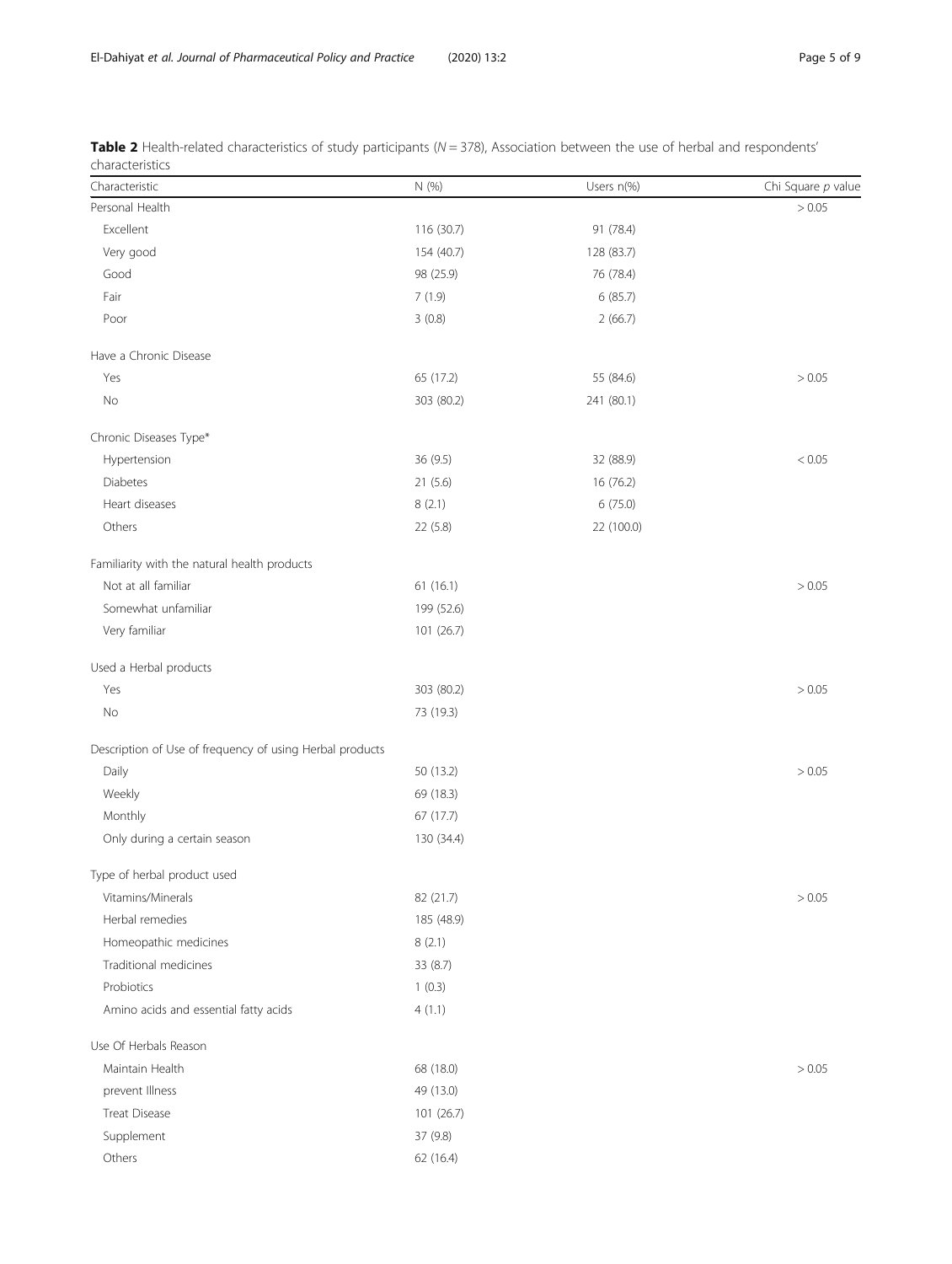| Characteristic         | N (%)      | Users n(%) | Chi Square p value |
|------------------------|------------|------------|--------------------|
| Experience Side Effect |            |            |                    |
| Yes                    | 81 (21.4)  |            | > 0.05             |
| No                     | 236 (62.4) |            |                    |
| Type of Side Effect    |            |            |                    |
| Nausea                 | 15(4.0)    |            | > 0.05             |
| Vomiting               | 20(5.3)    |            |                    |
| Diarrhea               | 9(2.4)     |            |                    |
| Constipation           | 5(1.3)     |            |                    |
| Nervousness/Anxiety    | 10(2.6)    |            |                    |
| <b>Dizziness</b>       | 7(1.9)     |            |                    |
| Skin rash              | 8(2.1)     |            |                    |
| Others                 | 5(1.3)     |            |                    |

<span id="page-5-0"></span>Table 2 Health-related characteristics of study participants ( $N = 378$ ), Association between the use of herbal and respondents' characteristics (Continued)

\*P-value is  $\leq 0.05$ 

Table 3 Respondents' responses regarding the acquisition, recommendations, and trust of currently available information on herbal products  $(n = 378)$ 

| Questions                                          | $n\left(\%\right)$ | Chi square p value |
|----------------------------------------------------|--------------------|--------------------|
| Obtain herbal Products Pharmacy                    | 87 (23.0)          | > 0.05             |
| Herbalist                                          | 143 (37.8)         |                    |
| Health products store                              | 6(1.6)             |                    |
| Supermarket                                        | 30(7.9)            |                    |
| Family member/Friend                               | 44 (11.6)          |                    |
| Others                                             | 7(1.9)             |                    |
| Who recommended herbal products <sup>*</sup>       |                    | < 0.05             |
| Family member/Friend                               | 150 (39.7)         |                    |
| Medical Doctor                                     | 37 (9.8)           |                    |
| Pharmacist                                         | 67 (17.7)          |                    |
| Nurse                                              | 4(1.1)             |                    |
| Dietician                                          | 4(1.1)             |                    |
| Mass Media (TV/Radio/Newspaper)                    | 47 (12.4)          |                    |
| Others                                             | 8(2.1)             |                    |
| Trust to provide accurate information <sup>*</sup> |                    | < 0.05             |
| Medical Doctor                                     | 88 (23.3)          |                    |
| Pharmacist                                         | 93 (24.6)          |                    |
| Herbalist                                          | 59 (15.6)          |                    |
| Nurse                                              | 1(.3)              |                    |
| Dietician                                          | 10(2.6)            |                    |
| The natural health product manufacturer            | 5(1.3)             |                    |
| Family member/Friend                               | 49 (13.0)          |                    |
| Health products store                              | 3(0.8)             |                    |
| Others                                             | 8(2.1)             |                    |

\*P-value is  $\leq 0.05$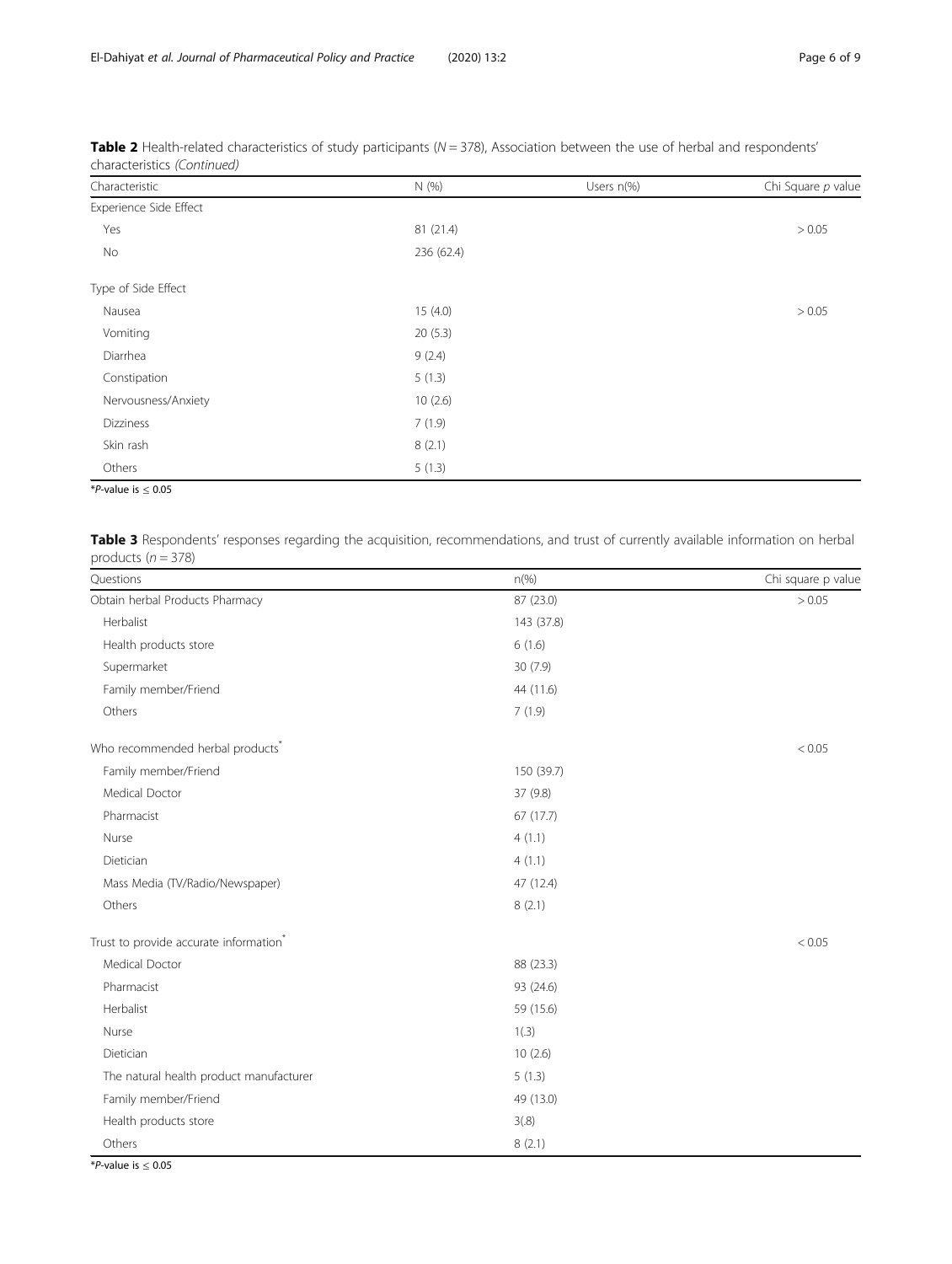| Statement                                                                                                       | Agree      | Disagree   |
|-----------------------------------------------------------------------------------------------------------------|------------|------------|
| HMs maintain and promote health                                                                                 | 315 (83.3) | 57 (15.1)  |
| HMs can be used to treat illness                                                                                | 294 (77.8) | 78 (20.6)  |
| HMs are safe because they are made from natural ingredients                                                     | 261 (69.0) | 104 (27.5) |
| If a HM is for sale to the public, I am confident that it is safe                                               | 177 (46.8) | 192 (50.8) |
| HMs are better for me than conventional medicines                                                               | 181 (47.9) | 186 (49.2) |
| A lot of the health claims made by the manufacturers of HMs are unproven                                        | 218 (57.7) | 153 (40.5) |
| Do you agree that currently there is a lack of resources available to you regarding the use of herbal medicines | 225 (59.5) | 146 (38.6) |
| Would you like to know more about the safety and efficacy of herbal medicines                                   | 301 (79.6) | 71 (18.8)  |

<span id="page-6-0"></span>**Table 4** Respondents' attitudes towards Herbal Medicines (HM)  $(n = 372)$ 

HM Herbal medicine

herbal medicines *can be used to treat illness* and *if a* herbal medicineis for sale to the public, I am confident that it is safe ( $p < 0.05$ ).

The nonusers' reasons for not using herbal medicines are shown in Table [6.](#page-7-0) The highest percentage explained that they feel they are healthy and have no need for herbal medicines or they do not have enough information about herbal medicines. There was a significant association between the nonuse of herbal medicines and the mentioned reasons ( $p < 0.05$ ).

## **Discussion**

The prevalence of herbal use in this study (80.2%) was the highest when compared with findings presented in other studies from Middle Eastern areas [\[5,](#page-8-0) [17,](#page-8-0) [18\]](#page-8-0) and the United States [\[19\]](#page-8-0). The majority of previous studies reported a higher rate of use of herbal medicines among hypertensive patients [\[20](#page-8-0)–[22](#page-8-0)]. In this study, the use of herbal medicines was not associated with any of the recorded demographic factors but age. Moreover, the only associated health-related characteristic was the patient's disease state, including specifically hypertension. On the contrary, other studies showed an association with some demographic variables such as educational level or marital status as reported by Ibrahim et al. [\[17\]](#page-8-0). Another survey in Turkey showed a significant association with almost all demographic variables considered [[21](#page-8-0)].

Our study's findings were consistent with those of other studies, which reported a degree of independence between sociodemographic factors and the use of herbal medicines [[23\]](#page-8-0). Any discrepancy might be attributed to different perspectives and definitions of herbal medicines among different populations due to variations in the recognition and valuation of herbal medicines as well as attitudes towards herbal medicines among different cultures.

An assortment of herbal medicines is known to be applicable in managing high blood pressure, which is supported by the findings of this study and other studies conducted in developing countries [\[21](#page-8-0), [24](#page-8-0)].

Table 5 Logistic regression analysis of respondents' attitudes towards Herbal Medicines (HM) predicting the difference between who agreed and disagreed about certain statements representing their attitudes ( $n = 372$ )

| Statement                                                                                                          | Agree         | Disagree        | P<br>value | <b>OR</b> | 95% C. I for<br>EXP(B) |
|--------------------------------------------------------------------------------------------------------------------|---------------|-----------------|------------|-----------|------------------------|
| HMs maintain and promote health                                                                                    | 315<br>(83.3) | 57 (15.1) 0.001 |            | 3.90      | $(0.12 - 0.57)$        |
| HMs can be used to treat illness                                                                                   | 294<br>(77.8) | 78 (20.6) 0.049 |            | 1.98      | $(0.26 - 0.99)$        |
| HM products are safe because they are made from natural ingredients                                                | 261<br>(69.0) | 104<br>(27.5)   | 0.079      | 1.78      | $(0.29 - 1.07)$        |
| If an HM is for sale to the public, I am confident that it is safe                                                 | 177<br>(46.8) | 192<br>(50.8)   | 0.041      |           | $0.519$ $(1.03-3.62)$  |
| HMs are better for me than conventional medicines                                                                  | 181<br>(47.9) | 186<br>(49.2)   | 0.358      |           | $0.764$ $(0.74-2.33)$  |
| A lot of the health claims made by the manufacturers of HM products are unproven                                   | 218<br>(57.7) | 153<br>(40.5)   | 0.036      |           | $0.515$ $(1.05-3.60)$  |
| Do you agree that currently there is a lack of resources available to you regarding the use of<br>herbal medicines | 225<br>(59.5) | 146<br>(38.6)   | 0.516      | 0.813     | $(0.66 - 2.29)$        |
| Would you like to know more about the safety and efficacy of herbal medicines                                      | 301<br>(79.6) | 71 (18.8) 0.260 |            |           | $0.638$ $(0.72-3.43)$  |

HM Herbal medicine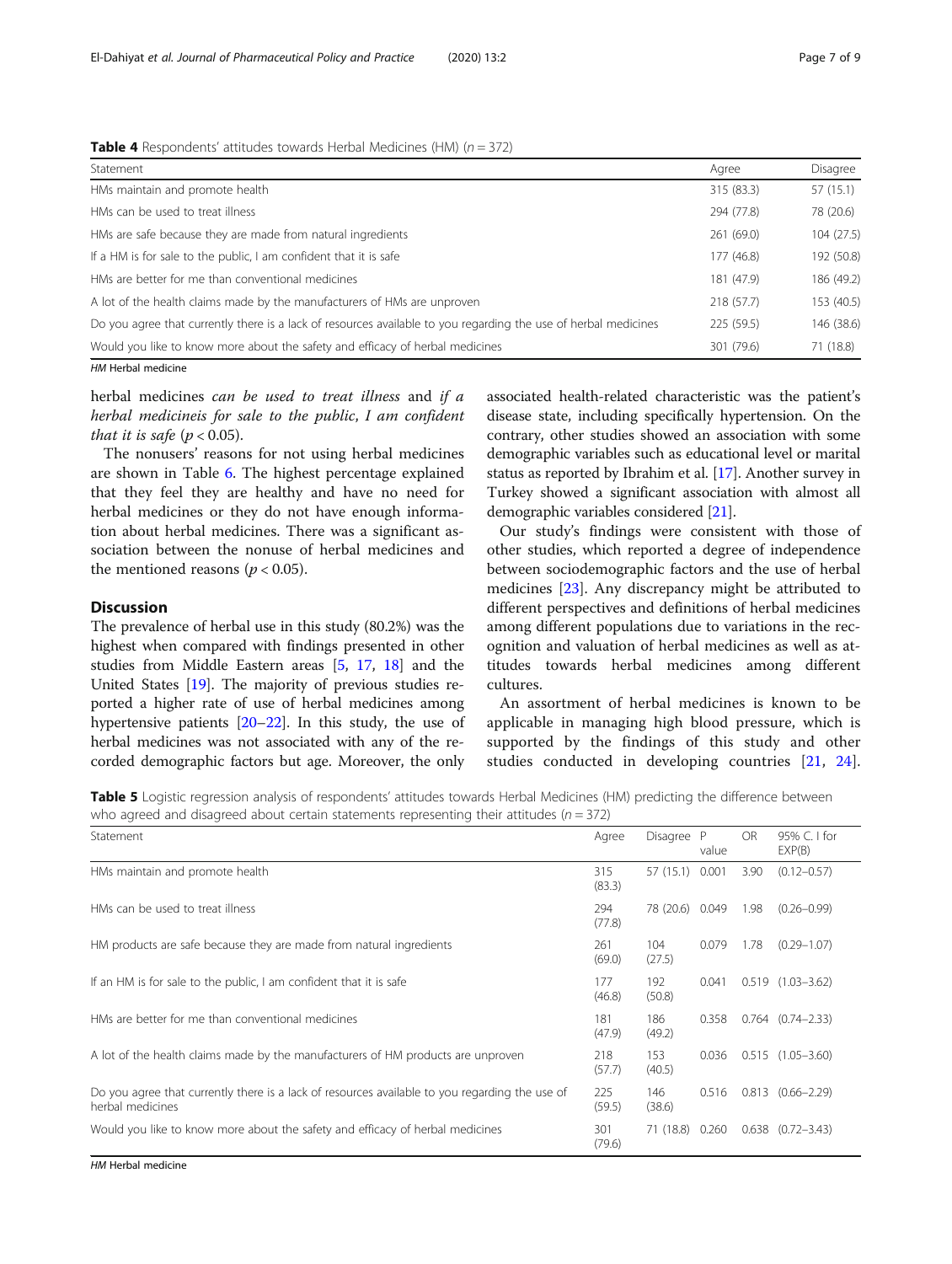| Reason for not using Herbals                                    | Total     | Used Herbal | Not used Herbal | Sig    |
|-----------------------------------------------------------------|-----------|-------------|-----------------|--------|
| I do not believe in the efficacy of the herbal product          | 24(6.3)   | 11(47.8)    | 13 (52.2)       | > 0.05 |
| I am healthy and no need for its use                            | 67(17.7)  | 46 (68.7)   | 21(31.3)        | > 0.05 |
| I don't know enough information available about herbal products | 64 (16.9) | 45 (70.3)   | 19 (29.7)       | > 0.05 |
| herbal products are expensive for me to use                     | 7(1.9)    | 6(85.7)     | 1(14.3)         | > 0.05 |
| Others                                                          | 11(2.9)   | 9(81.8)     | 2(18.2)         | > 0.05 |

<span id="page-7-0"></span>**Table 6** The reason for not using herbal products and association with Herbal usage ( $n = 172$ )

The low cost and acceptability of traditional herbal medicines in different cultures made users confident with adopting these products for both therapeutic and prevention reasons. Moreover, the use of herbal medicines has a historical context and is well-accepted in Islamic culture, further strengthening users' acceptance of these products.

Reasons for not using herbal medicines are different as reported by nonusers, and no significant single reason for non usage was stated. However, the highest percentage of nonusers reported they did not believe in the efficacy of herbal medicines. Other important reasons were that the individuals felt healthy and had no need for its use and there was unavailability of adequate information about the herbal medicines. These findings might prompt manufacturers of these herbal products to disseminate more information and perform more outreach and education regarding their products.

The highest adopted products were herbal remedies, as about of half of our sample used these products, followed to a lesser extent by vitamins and minerals, and the total percentage represents less than onequarter of our population. Our results indicated that older patients were the most frequent users of herbs, vitamins, and minerals. This can be explained by the fact that the older population has more ailments and health issues as compared with their younger counterparts and hence are likely looking for additional health and wellness support.

The reasons for the use of herbs as reported by the study population were mainly to treat diseases and to maintain health followed by preventing illness, which are logical findings in relation to the use of such herbal products. The use of herbal medicines was recommended by family and friends to the greatest extent and secondly by pharmacists, while physician recommendations were the most infrequent recommendations received. Consistently, other studies found nearly the same pattern where seekers do not ask medical advice and instead depend upon friends and family members for guidance [\[25](#page-8-0), [26\]](#page-8-0).

The most common side effects as reported by patients in this study were nausea and vomiting and, to a lesser extent, skin rash, which is inconsistent with the findings of other studies that found other multiple side effects including mainly skin rash as the primary unwanted effect of traditional therapy [\[25](#page-8-0), [27](#page-8-0)]. Side effects and drug interactions are common among users of these herbal products, as they are users of other medications such as antihypertensive drugs; hence, health care professionals should be vigilant and educate patients regarding these issues. In addition, the lack of accurate or regulated dosing of these products is another major concern. All of these aspects represent potential sources of debate among health professionals about the risk–benefit ratio and effectiveness of these products.

## Limitations

Study participant recruitment was done inside universities, so most of the study sample was from specific age groups spanning students' ages. Another limitation was the convenience sampling method used in this study. Our findings may not be extrapolated to the broader population of Jordan or to those of other countries.

## Conclusion

We found that the use of herbal medicines is common among the study population, including specifically hypertensive patients, in Jordan, and the same is true among other Middle East populations. Demographic characteristics are not significantly related to the use of herbal medicines. The only determinant of the use of these products is the presence of elevated blood pressure. Nausea and vomiting were the most common side effects reported by consumers of herbal medicines. It is worth knowing that herbal products are not risk-free and the risk of drug interactions is not currently wellstudied, so further research in this area is warranted and health care professionals should suggest caution to patients where appropriate.

#### Acknowledgements

The authors are extremely grateful to the survey participants who took the time to participate in the study. Without their participation and feedback, this study would not have been possible.

#### Authors' contributions

FD conceptualized the project with ZB. FD performed data collection, entry and analysis. MR contributed to data analysis and interpretation. FD, SA, MR, RA and ZUD contributed to manuscript development, The final version was approved by all authors.